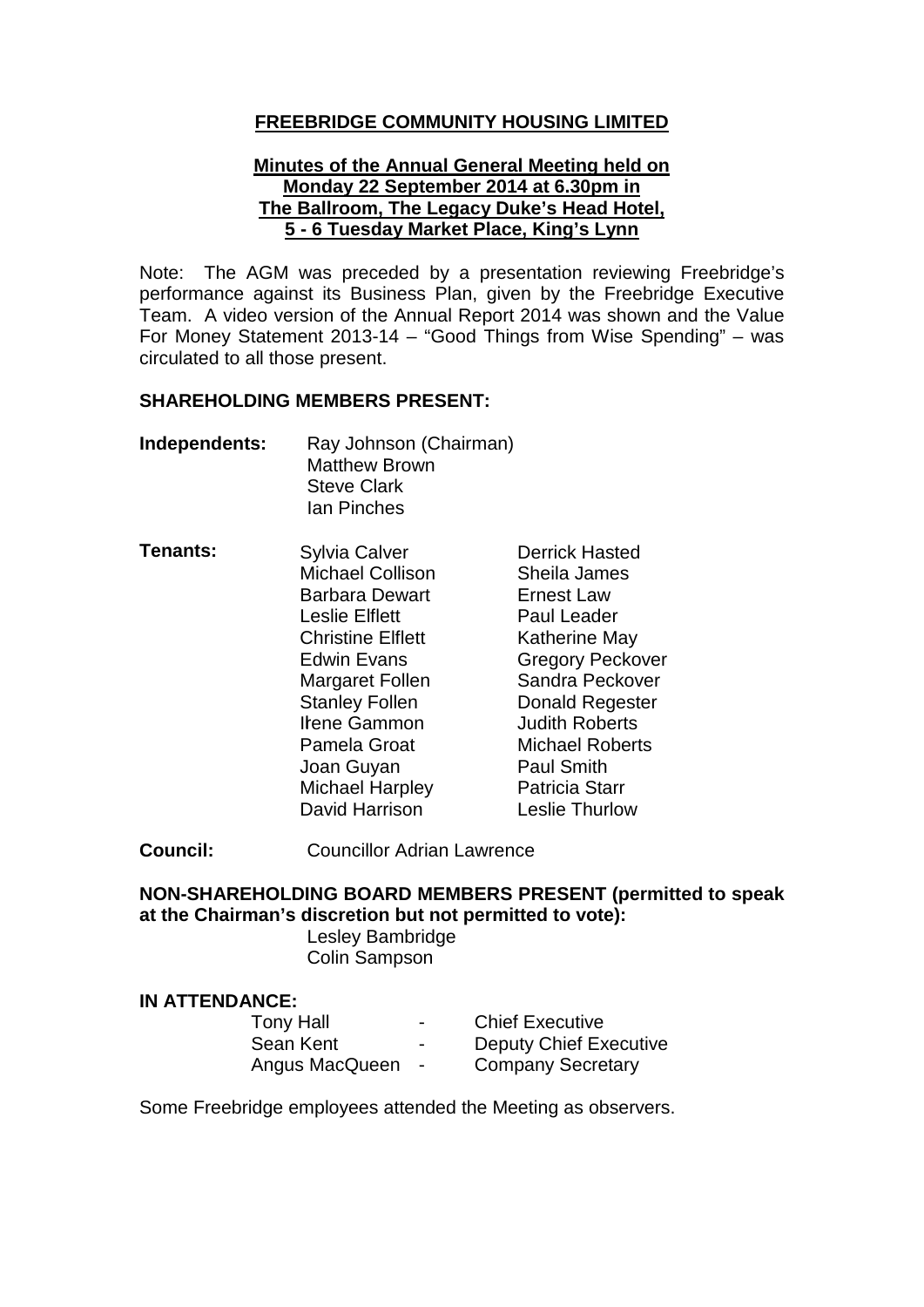# **1. APOLOGIES**

Apologies for absence were received from the following Tenant Shareholders: Adrienne Abell, Robert Abell, Paul Baisbrown, Steven Cable, Trudi Clapperton, William Cox, William Fredrick Cox, Valerie Fleming, Angela French, Leonard French, Glenn Gillott, Paul Harriman, Susan Hope, Nataliya Kulbokene, Ian Lund, Queenie Pegley, Jasmine Rigg, Huw Robinson, Alan Smythe-Hudson, Stafford Snell, Sandra Stewart, Colin Thomson, Jeanne Tunney, Emily Woodley and Tatjana Zolotova.

Adrienne Abell, Robert Abell, William Cox, Valerie Fleming, Huw Robinson and Sandra Stewart had appointed Leslie Thurlow as their proxy.

Jeanne Tunney had appointed the Chairman as her proxy.

## **2. MINUTES**

Having been duly proposed and seconded, it was

**RESOLVED** (by 100% of those voting):That the minutes of the Annual General Meeting held on 23 September 2013 be confirmed as a correct record and signed by the Chairman.

### **3. BOARD REMUNERATION**

The Company Secretary explained that this item had been included on the agenda to inform shareholders that the Board had decided to introduce payment for Board Members with effect from 1 October 2014. The item did not require a vote at this meeting, as it fell within the Board's remit to make the decision; however, the Board had felt that it was important to include it as an information item on the agenda in the interests of openness and transparency. Consultation had taken place with the Tenant Panel and with the wider tenant population through Streets Ahead

The decision to introduce payment for Board Members had been based on the need for the Board to increase its level and range of skills, in order to take Freebridge forward, to continually improve the service to tenants, and to deal with an increasingly demanding and complex environment. There was also a need to meet the requirement of the Regulator, the Homes and Communities Agency, to ensure that there was a highly-skilled Board. Indeed, by introducing payment, the number and range of applicants for Board membership this year had significantly increased as compared to previous years.

In order to gain an independent and external view, the Board had commissioned, in March 2014, a Business Case for introducing the payment of Board Members at Freebridge. This had been written by Campbell Tickell, a housing consultancy firm, and had been attached to the agenda for shareholders' information.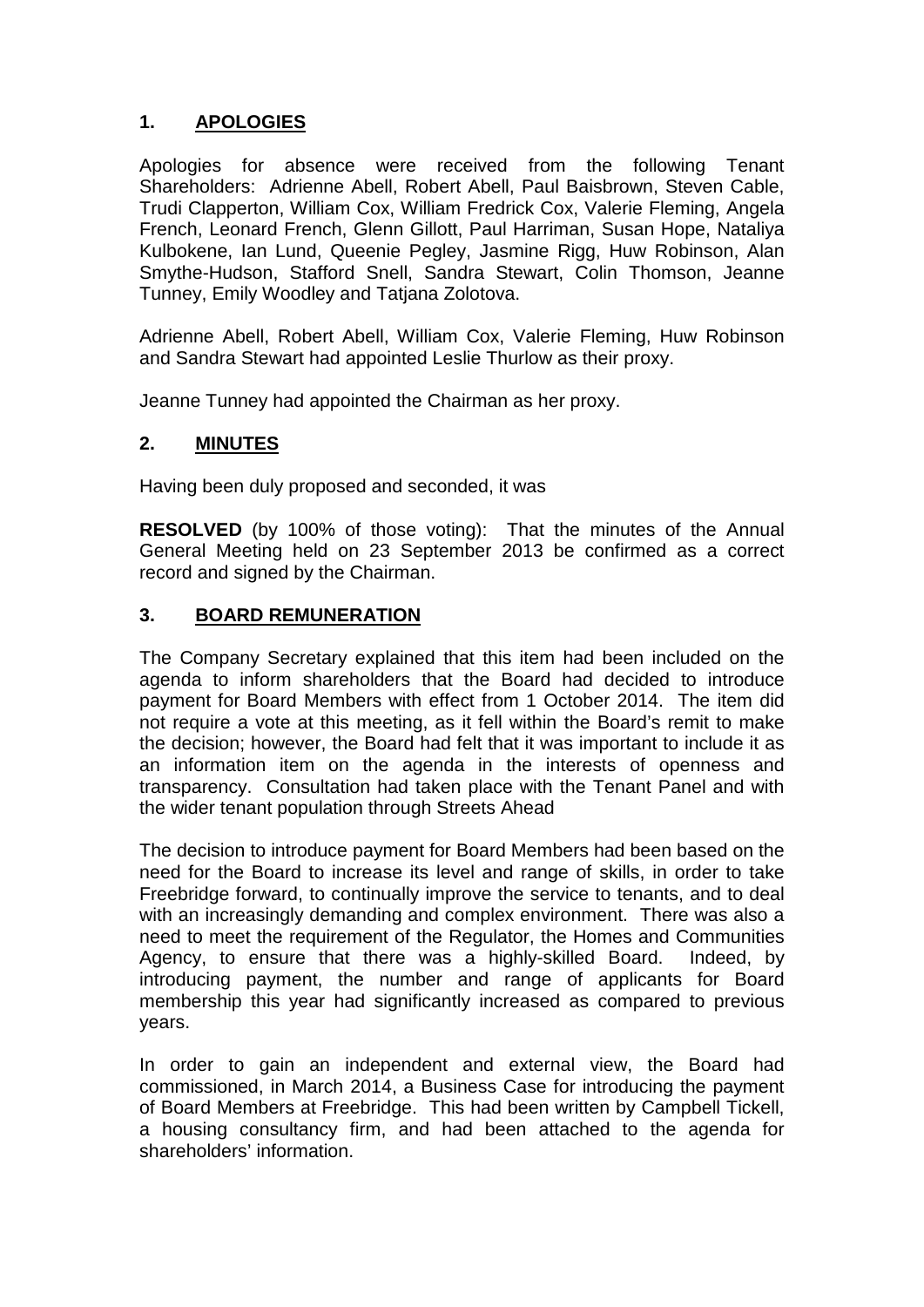## **4. THE BOARD'S ANNUAL REPORT TO THE ANNUAL GENERAL MEETING**

The Meeting received the Board's Annual Report, which included the following:

- financial statements for the period to 31 March 2014, including:
	- o the revenue accounts and balance sheet for the last accounting period
	- o the Auditor's report on those accounts and balance sheet
	- o the Board's report on the affairs of the Association
	- o the Board's statement of the values and objectives of the Association
	- o a statement of the current obligations of Board Members to the Board and the Association
- a statement of the skills, qualities and experience required by the Board amongst its members
- the Policy for admitting new shareholders
- the Board's report on the Community Empowerment Strategy.

## **5. APPOINTMENT OF AUDITOR**

Having been duly proposed and seconded, it was

**RESOLVED** (by 100% of those voting):That Grant Thornton LLP be reappointed as Auditor of the Association.

## **6. APPOINTMENT OF INDEPENDENT BOARD MEMBERS**

The Chairman referred the Meeting to the report of the Chairman of the Board Member Recruitment Panel, which was included with the agenda. The report explained the background to the Board's recommendations in respect of the appointment of Independent Board Members.

Having been duly proposed and seconded, it was

**RESOLVED** (by 90% of those voting):

- 1) That Marie Connell be appointed as an Independent Board Member until the 2017 AGM.
- 2) That Ian Pinches be reappointed as an Independent Board Member until the 2017 AGM.
- 3) That Steve Clark be reappointed as an Independent Board Member until the 2016 AGM.

*[Note: In the interests of probity, Ian Pinches and Steve Clark did not vote on the above item.]*